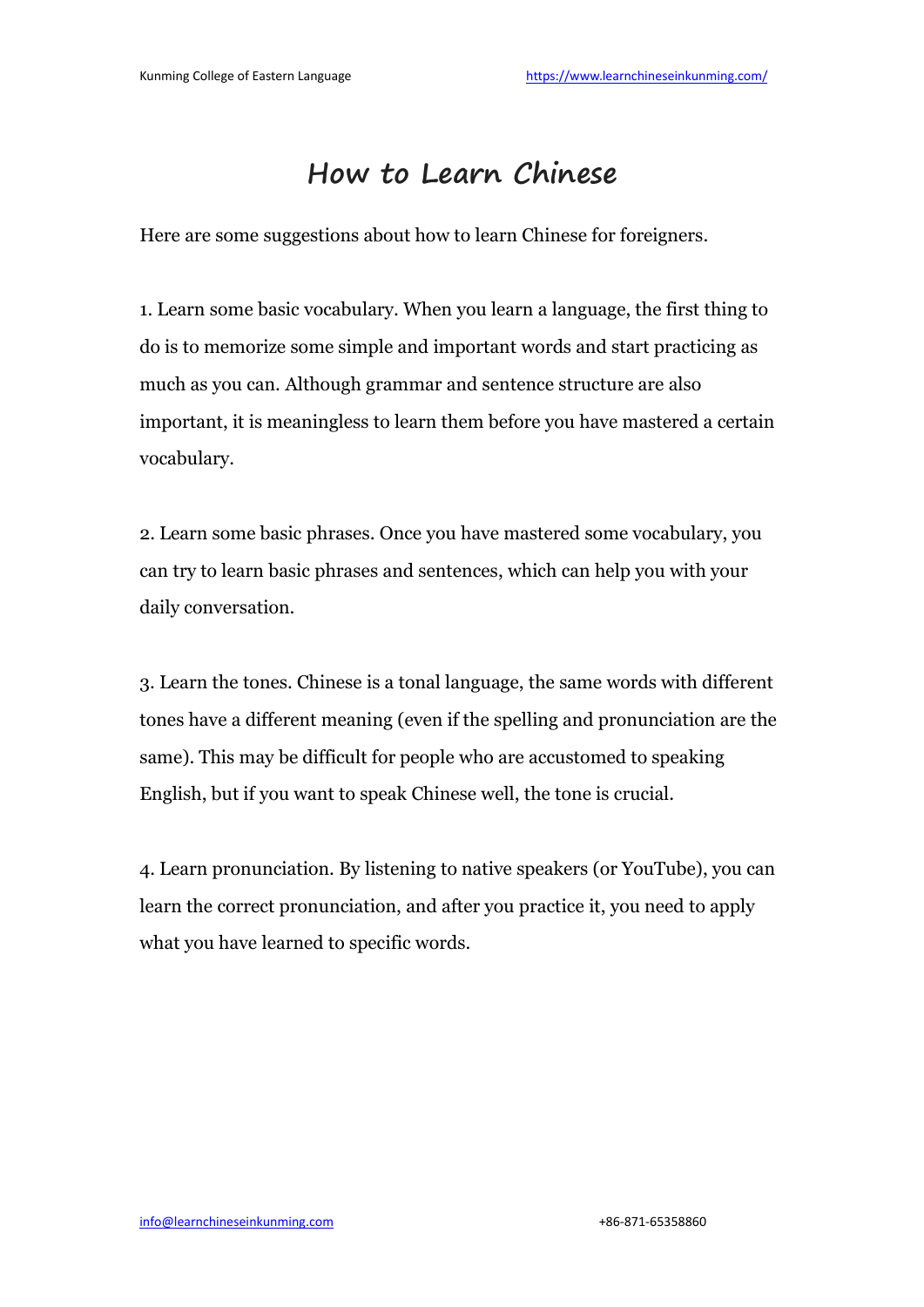

How to Learn Chinese

After using different tones, the same words can have different meanings. For example, the tones "mā"and" má"are just like "I want cake" and "I want coke", they have totally different connotation.

Therefore, when learning a word, it is notenough to only learn pronunciation, but also to learn the correct tone, otherwise, the words can easily be used in the wrong context, making it difficult for others to understand what you are trying to express.

The best way to learn pronunciation is to speak Chinese with the locals. When you pronounce it correctly, he can give you encouragement; when you are wrong, he can help you learn the correct pronunciation. KCEL provide [best](https://www.learnchineseinkunming.com/chinese-language-courses/) chinese language course for beginners who want to grasp Chinese fast and easily.

5. Learn grammar and sentence structure. There isa common prejudice that Chinese is a language without grammar. In fact, the Chinese grammar system is very complicated, which is very different from English and other European languages.

Fortunately, in learning Chinese, we can learn without memorizing verbs, consistency, speech, plural, tense, etc., because the analyzability of Chinese makes these things simple and intuitive.

Another advantage is that the sentence structure in Chinese is similar compared with English, that is, the subject-verb-object structure, which makes the translation from English to Chinese and Chinese to English more